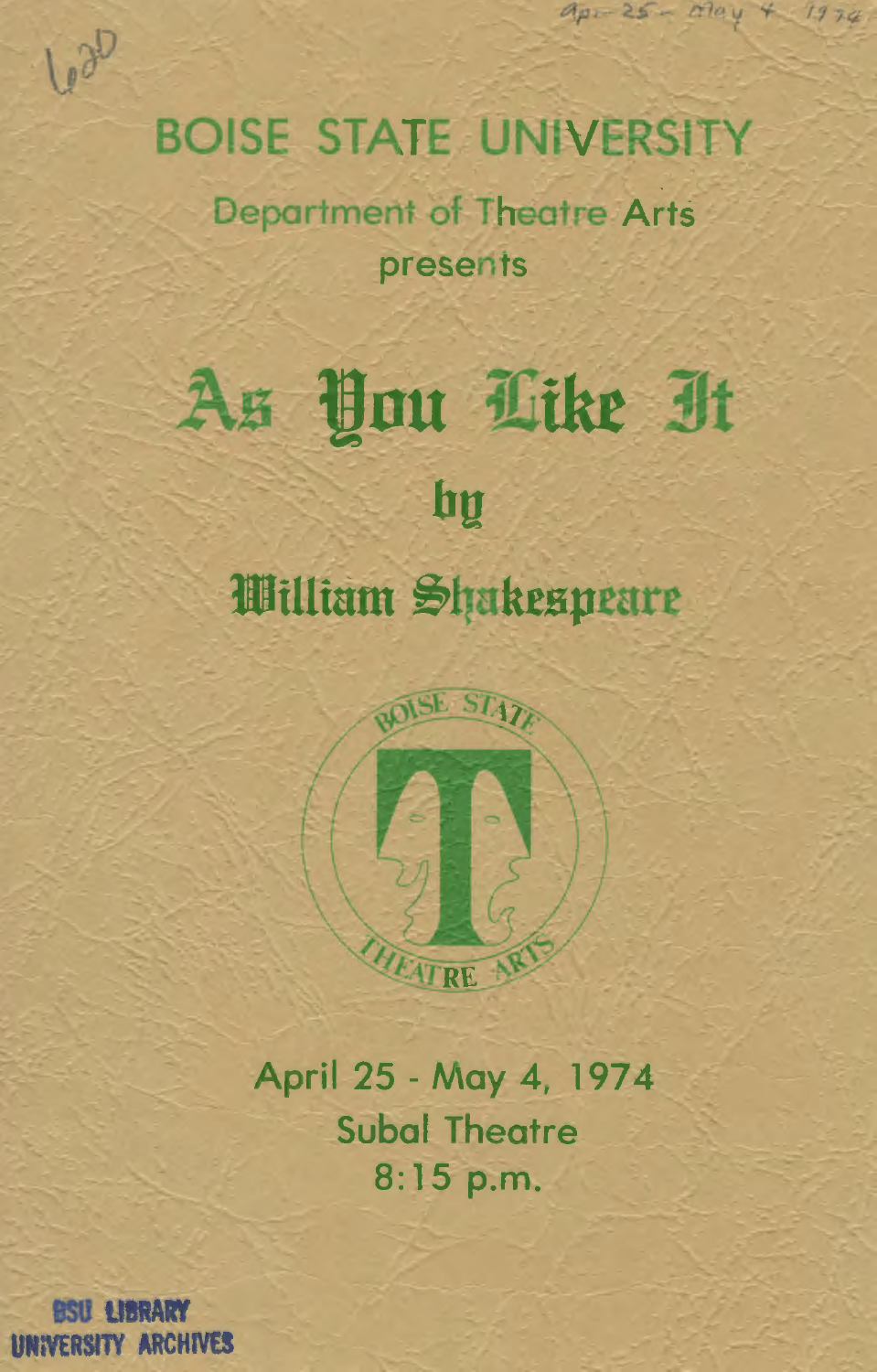### AS YOU LIKE IT

by

#### **William Shakespeare**

Director: Charles E. Lauterbach Scene Designer: Roger L. Bedard Light Designer: Frank Heise

#### Cast (in order of appearance)

| Orlando www.www.www.www.www.www.www.u.u.Steve Marker                                                                                                                                                                                 |
|--------------------------------------------------------------------------------------------------------------------------------------------------------------------------------------------------------------------------------------|
|                                                                                                                                                                                                                                      |
|                                                                                                                                                                                                                                      |
|                                                                                                                                                                                                                                      |
|                                                                                                                                                                                                                                      |
|                                                                                                                                                                                                                                      |
|                                                                                                                                                                                                                                      |
|                                                                                                                                                                                                                                      |
|                                                                                                                                                                                                                                      |
| Duke Frederick <b>Material Contract Contract Contract Contract Contract Contract Contract Contract Contract Contract Contract Contract Contract Contract Contract Contract Contract Contract Contract Contract Contract Contract</b> |
| Duke Senior interesting controlled the controlled controlled and part of the Senior Control of the Senior Control of the Senior Control of the Senior Control of the Senior Control of the Senior Control of the Senior Contro       |
|                                                                                                                                                                                                                                      |
|                                                                                                                                                                                                                                      |
| <b>Hank Artis</b><br><u> 1988 - Angeland III, mangkat sa Pang</u>                                                                                                                                                                    |
|                                                                                                                                                                                                                                      |
| and the contract of the contract of the Barbara Martin                                                                                                                                                                               |
|                                                                                                                                                                                                                                      |
| Silvius <b>Experience Communities</b> and the communities of Pat Boyington                                                                                                                                                           |
|                                                                                                                                                                                                                                      |
|                                                                                                                                                                                                                                      |
|                                                                                                                                                                                                                                      |
|                                                                                                                                                                                                                                      |
|                                                                                                                                                                                                                                      |
|                                                                                                                                                                                                                                      |
|                                                                                                                                                                                                                                      |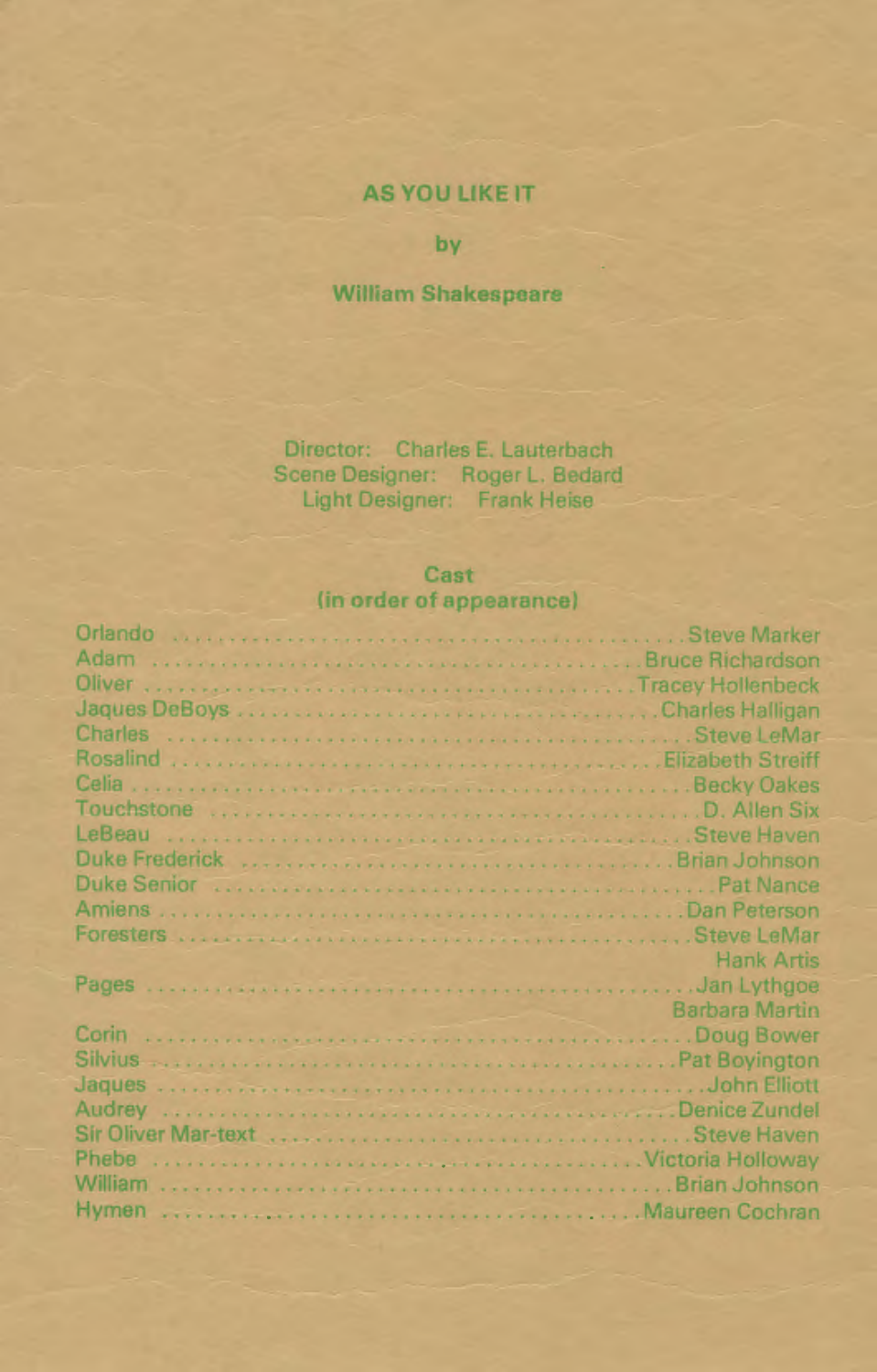#### **Scenes of the Play**

- Part I: Various locations at the DeBoys' estate, the court of Duke Frederick, and the Forest of Arden.
- Part II: Various parts of the Forest of Arden.
- Time: Long, long ago

Place: England

There will be one intermission

#### **Production Staff**

| Box Office <b>Construction Construction</b> and Construction Construction Rethy Powell |
|----------------------------------------------------------------------------------------|
|                                                                                        |
|                                                                                        |
|                                                                                        |

**Construction-Painting** Members of Theatre Arts 118: **Technical Theatre** 

> Lights Mike Brunelle Janet Eskew John Edgerton Pat Boyington

Sound **Eric Bischoff Kathy Steppe** 

Props Rovanne Klein **Barbara Martin** Denice Zundel

Special Acknowledgments: Sunset Sports Center for archery equipment. Ushers are members of Gamma Phi Beta sorority.

The Department of Theatre Arts thanks Lee Reed Jewelry and Johnson Floral for their aid on the recent production of "The Importance of Being Earnest".